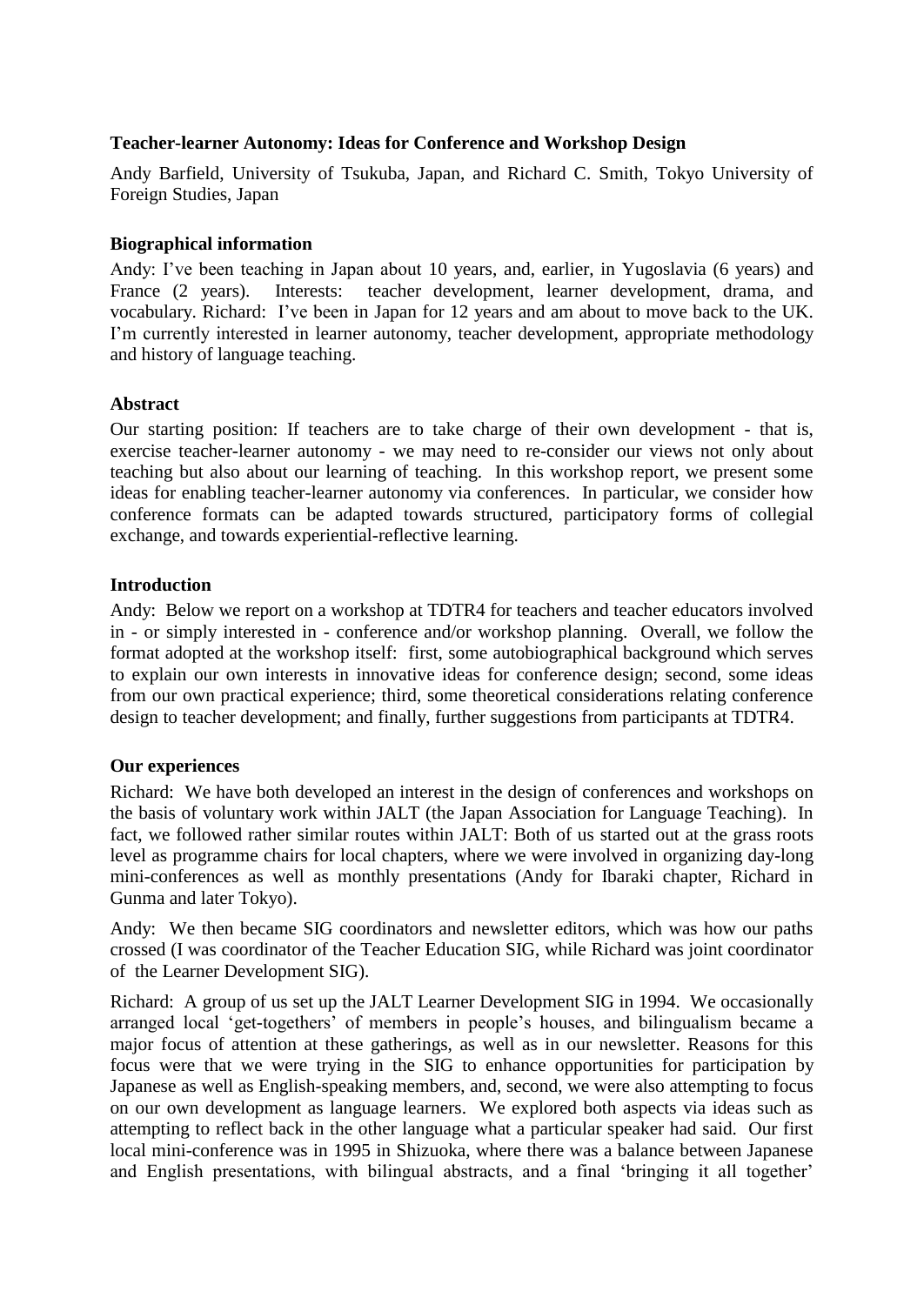session which allowed space for participants' evaluations and sharing of reflections on the spot, via individual comments displayed as posters (on which anyone could write a response), and group discussion.

Andy: A formative experience for me, prior to getting involved in JALT programmes, had been in Yugoslavia, where in the 1980s the annual lectors' conference had brought together 100+ teachers for 3 or 4 days of group workshops. On the first day participants chose a subtheme of the main conference theme, divided off into one of 3 or 4 groups, and then worked through workshop activities around that theme. Each sub-group reported back to the plenary conference on a daily basis, and gave a final presentation of the group's thinking and ideas on the last day to the whole conference. These final report-backs often employed poster presentations and drama. Plenary speakers also took part in the conference (there were 2 or 3 plenaries), so there was an interesting blend between plenaries and near total participantcentredness. The conferences were run and equally initiated across the three major national groups taking part (Yugoslavs, Americans and Brits). Write-ups for a nation-wide newsletter were encouraged and supported, too.

Richard: If we go back now to the shared context of how JALT conferences normally worked, I remember in particular certain frustrations connected with the organization of Tokyo JALT mini-conferences. These frustrations had to do with the workload involved, which fell on few shoulders and was not compensated for by a particularly positive response on the part of participants. There were outside pressures from publishers for good 'advertising slots', and organizers (including myself), presenters and conference-goers alike seemed to assume that the provision and consumption of pre-packaged ideas was the 'name of the game'.

Andy: I think we both came to feel quite frustrated with certain aspects of the way JALT conferences normally operate. We were eager to develop formats which better reflected the new ideas relating to learner autonomy and teacher development with which we were beginning to grapple in our respective SIGs.

Richard: We cooperated in the organization of an attempted innovative mini-conference (termed the 'Meiji Action Workshops' below) in Tokyo in 1996; some of the ideas from this experience and our ongoing discussions were later incorporated into the design of the annual JALT International Conference in 1998, where Andrew was programme co-chair (with Joyce Cunningham, Haruko Katsura and Neil Parry), and where I helped brainstorm ideas, speakers and possible changes in the Call for Papers and the conference presentation formats. We'll look at some of the innovations developed for this large-scale conference later in this article.

Andy: For the moment, though, we'll present some excerpts from an e-mail discussion we and others had in the run up to and following the Meiji Action Workshops in 1996. This was the first time for us to address problems of innovative conference design explicitly, and describing this experience in more detail here will enable us to identify some particular issues of developing concern later.

Richard: Here, then, are some excerpts from a 'multi-perspective genealogy' (previously published as Aoki, Barfield, McMahill and Smith 1996), which describes the genesis and some of the innovative features of the 1996 Teacher/Learner Development Meiji Action Workshops.

Richard: The idea for these workshops came about [in 1995], through the coming together of various people's interests in exploring the interface between learning and teaching, in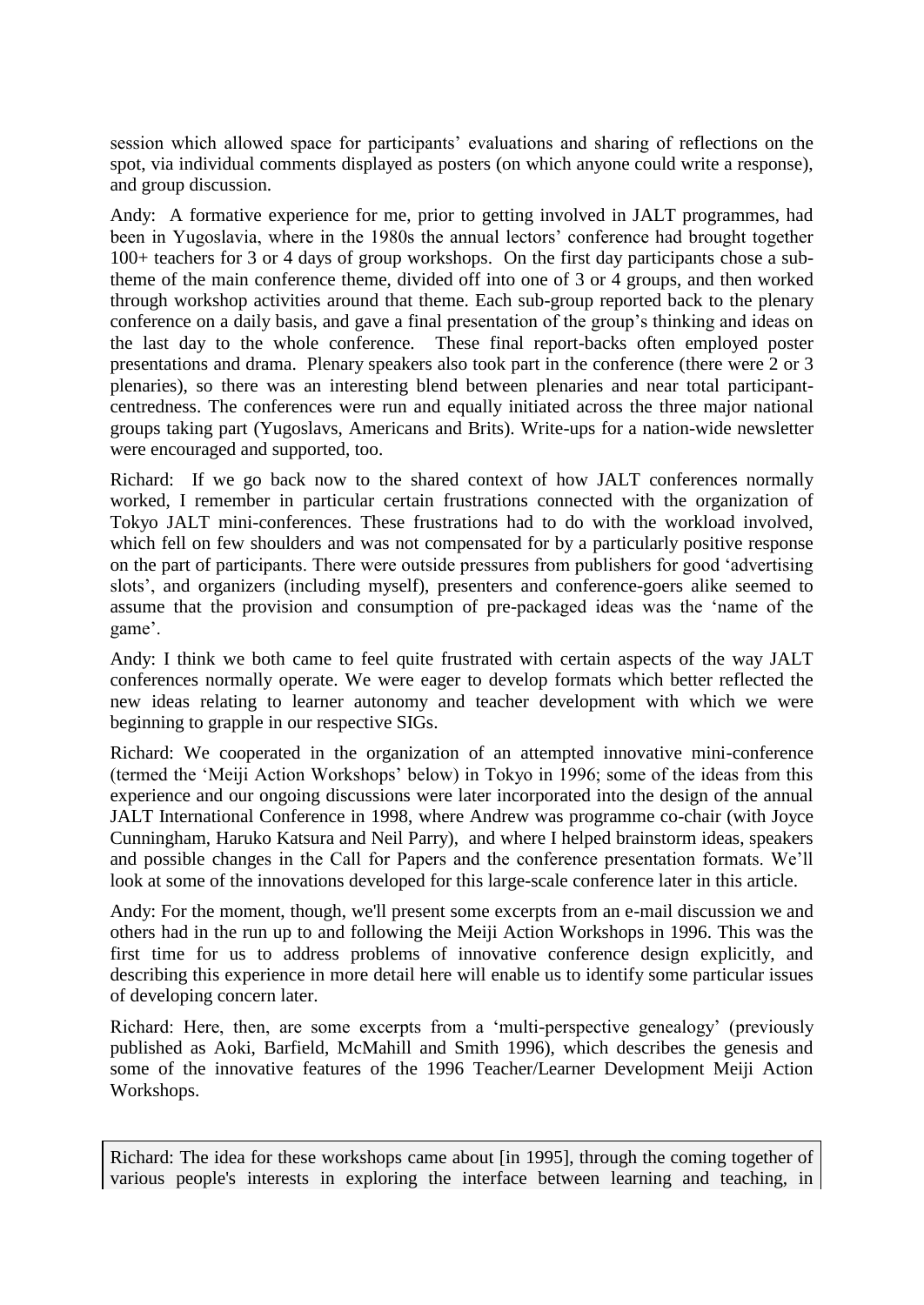ourselves and in our students. In organizational terms, members of the Learner Development and Teacher Education [SIG] committees started out (via e-mail brainstorming) with the intention of attempting a different kind of event, not just for the sake of it, but for specific reasons several of us seemed to agree on:

Cheiron [McMahill]: Let's try something totally new with formats. I am tired of the usual papers and workshops and demonstrations, aren't you? How can we make the medium the message? How can participants become active generators of ideas from the beginning?

Richard: I'm also tired of the typical structure of conferences and agree the medium should be the message – we can't get away from expert-centred ways of thinking (even if what we're  $\dots$ ) talking about is learning-centred approaches) unless there's change in the hierarchical structures of teacher conferences.

Andrew: Something without speakers or totally participant-centred. . . .

Naoko [Aoki]: Planning something that's totally different from usual conferences. That was an exciting idea. We also agreed in the very beginning stage that the event would be bilingual to secure equal participation by Japanese and English speaking people. Our project, however, was not without a problem. During the course of e-mail brainstorming which was carried out exclusively in English, I felt overwhelmed by the amount of writing . . . There was a language barrier which I hadn't known existed.

Cheiron: We succeeded in sharing responsibility for planning a conference and in doing it bilingually to an extent that is rare in any multinational group. We showed that a group of Japanese and non-Japanese people all over Japan could organize a conference almost all through e-mail, and largely reach consensus on the goals and process. . . Some of the problems we had along the way can also be lessons . . . As Naoko points out, virtually all the e-mail conversations took place in English . . . Another tendency all of us faced was being able to put off replying to e-mail or making decisions on e-mail in a way we couldn't do in a face-to-face meeting. Perhaps e-mail should be supplemented with at least one meeting at a key time. We need to see each other's eyes and hear each other's voices at times to achieve more sympathetic communication.

Andrew: We tried something new, we involved a lot of people, we had ups and downs on email and telephone calls, we didn't discuss everything bilingually, we enjoyed ourselves, we learnt a lot, ... we brought together a lot of interesting people, and we created a new kind of one-day conference: process learning, with all our strengths and weaknesses!

Richard: For me, the process of e-mail brainstorming and coming to consensus in joint creation of an innovative event was a valuable learning experience in itself, and this excitement can perhaps only repeat itself anew (for others) if future events are arranged with fresh minds! I feel, however, some of the innovations we did achieve are worth recording: 1) non-hierarchical, consensus-oriented decision-making process: a sense of shared responsibility for the event, involving workshop facilitators as [conference] organizers; also, 2) a majority of participant-centred workshops involving experiential learning; 3) bilingual publicity and a bilingual final session; 4) a small (human) scale, non-profit-making event (we didn't make a loss, either!).

#### **Issues emerging, and a larger scale response**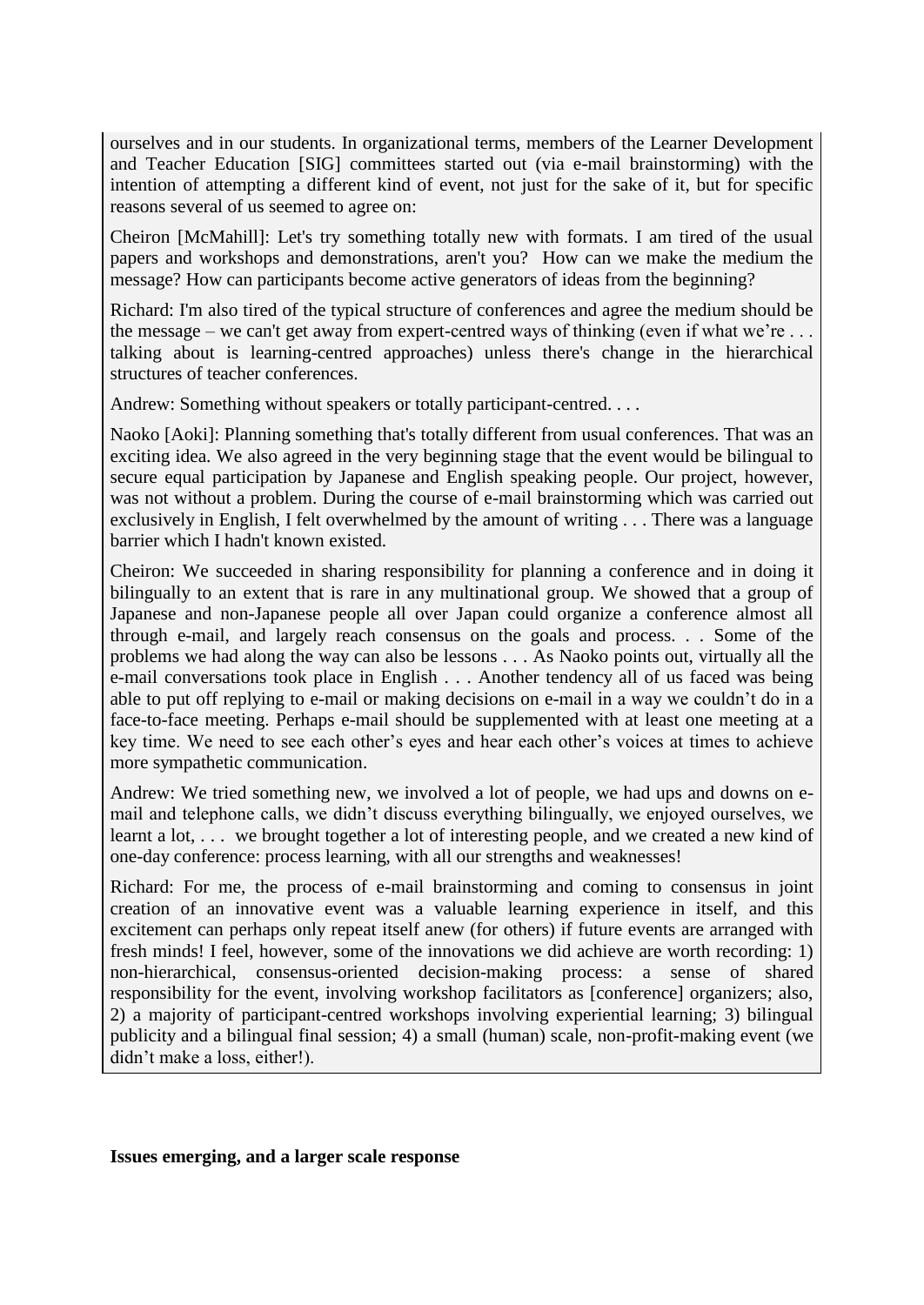Andy: Things become more challenging when similar ideas are applied to a national conference for 2,000 people. On the basis of our experiences prior to the JALT 98 International Conference, several issues had emerged which we had already attempted to address on a small scale, at grass roots level. When I was approached to be programme chair for the much larger-scale JALT 98 conference, my first thought was to accept, if I could work as a member of a team with people that I knew. Luckily, Joyce Cunningham and Neil Parry (whom I knew through the Ibaraki chapter) and Haruko Katsura (a Teacher Education SIG colleague) agreed to be programme co-chairs. At the same time, I was aware that I would be involved here in a very different ball game, where multiple interests would have to be balanced. (This went together with an enthusiastically naïve energy for change!) Below, Richard will try to summarize some of the most salient issues that had emerged from our previous experience, and I will attempt to indicate how these were addressed in some of the JALT 98 Conference programme decisions.

Richard: The first issue arising seems to be that of sharing responsibility for conference organization, planning by consensus, making the organizing of the conference itself a fun, learning process for those involved, rather than a 'burning-out' experience. You've already indicated how you got together a team of programme co-chairs. How did that work out in practice, and were there any other innovations in this area?

Andy: The four of us were able to work both face-to-face and virtually over e-mail as a team for over a year, with neither mode of communication outweighing the other in the decisions that we needed to make (and we later extended this to making arrangements for editing the proceedings of JALT 98). I think the biggest single change we made was to decide among ourselves and make clear both at national JALT meetings and over e-mail that we wanted to open up the planning of the conference, and take account of other people's ideas and suggestions. At one point, for example, we had an e-mail brainstorming cc. list of about 50 people, who basically re-wrote the content areas and formats of the conference, as well as suggesting lots of interesting ideas to try.

Richard: The second issue would perhaps be attempting to enhance cross-cultural appropriacy and equal opportunities for participation. (In our context this involves, particularly, issues of bilingualism, and encouragement of Japanese/non-Japanese collaboration.) What was done in this area for JALT 98?

Andy: First, we revised the Call for Papers extensively, and tried to make it more bilingual, and easy to follow (in both English and Japanese), as far as space and organization would allow. We included messages encouraging would-be presenters to prepare a one-page bilingual summary for their sessions, so that speakers of other languages would be more fully included. We also agreed to make sure that all the major speakers would be introduced bilingually at the conference. We further decided that profiles of speakers in the preconference publicity and handbook would be written in informal, first-person experiencebased, bilingual, collegial style. We were very keen that the public face of the conference should be relaxed, presenting a consistently bilingual teacher-to-teacher appearance. At the same time, we wanted all the time to show that the conference was being co-organized according to ideas, feedback, and concerns that people had voiced at previous conferences, in meetings, and over e-mail. However, English remained the major language for communication among organizers, and this is an issue that remains to be addressed.

Richard: The third issue might be the one which has most universal relevance, beyond the JALT context. How to move away from expert-centred, top-down type formats, and towards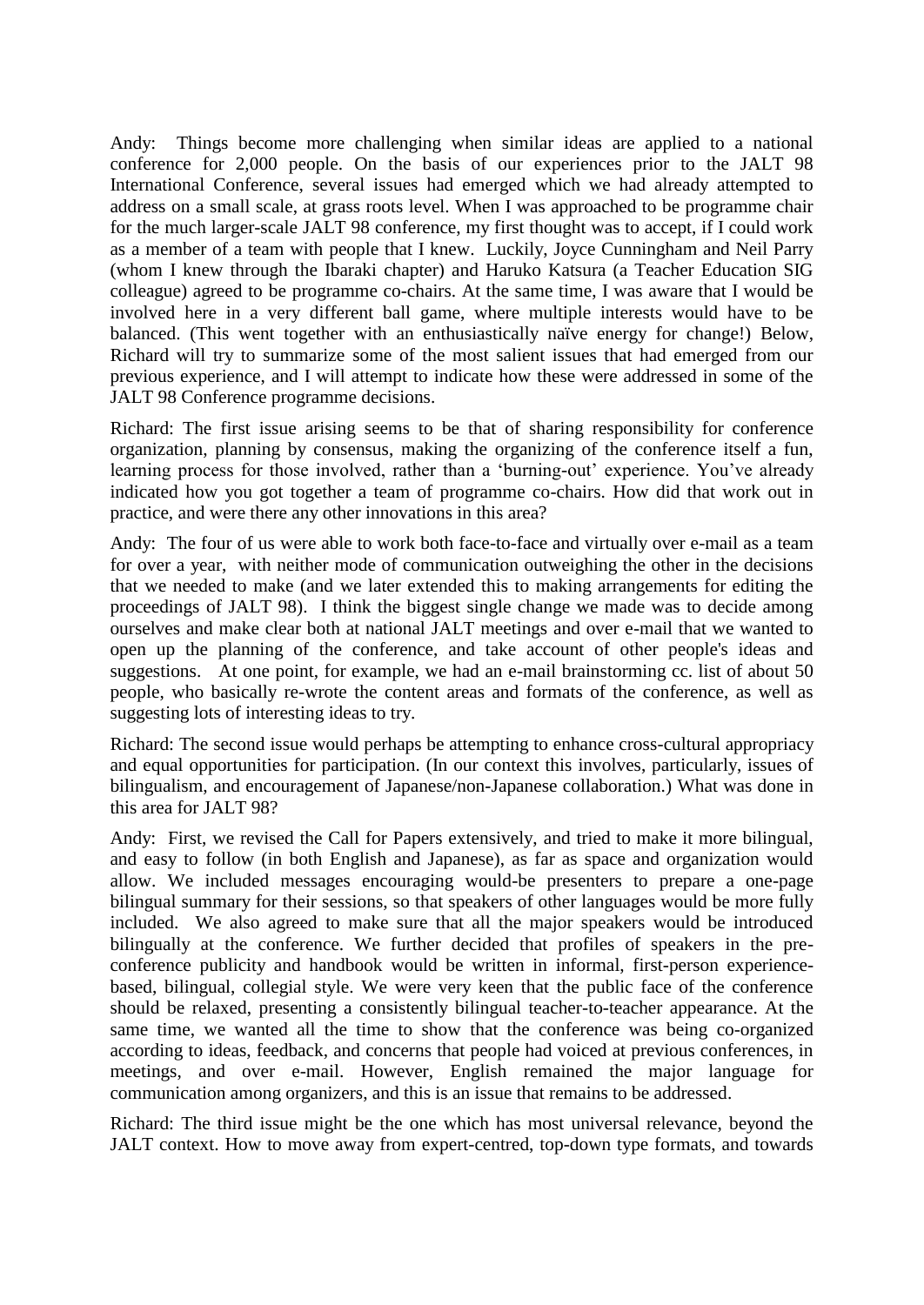more participatory presentations which facilitate networking and active learning. Can you summarize what happened in this area at JALT 98?

Andrew: The idea of 'opening up' the conference horizontally also extended to such matters as including new presentation formats in the Call for Papers – 'exchange' and 'guided discussion', for example. 'Guided discussion' was conceived as an open-ended session where the presenter would simply highlight the importance of a particular theme, along with central issues and points for discussion. He or she would then act as a facilitator of group work and open discussion of the theme at the conference itself. In addition, group presentation formats were especially welcomed, and 'forum' organizers encouraged to experiment with new formats: combining simultaneous poster presentations, for example, with one-to-one as well as group discussion of these posters, thus providing space for reflection and networking.

Richard: You've mentioned some innovative formats for 'typical' presentations, but the issue of the role of plenary speakers also seems to be a crucial one, if we're talking about making the conference as a whole more 'horizontal' and bottom-up. Publishers or other agencies often sponsor speakers to come from the 'centre' to deliver recent gospel to the periphery, and conference organizers have to take advantage of this, for financial and publicity reasons, don't they?

Andy: Yes and no - publishers are willing to support new ideas and formats, but they are probably more likely to support, say, the author of a popular textbook than an educational figure who can't be linked to textbooks. For JALT 98, we deliberately looked towards the edges (both thematically and geographically) and tried to bring in non-centre speakers, encouraging SIGs to sponsor their own speakers in some cases. For JALT 98, Leni Dam, from Denmark, Amy Tsui, from Hong Kong, and Hannah Pillay from Malaysia remain in my mind as examples of how the centre/non-centre balance *can* be shifted, and how the concerns and interests of conference attendees can be well-addressed by teacher-researchers working in other apparently peripheral contexts. With two of the plenary speakers, Richard and Haruko took the new idea of 'Exchange' sessions one stage further at JALT 98. They collaborated with Leni Dam and David Little in running a bilingual 'special' exchange session, which was initiated and run wholly according to the previously expressed concerns and questions of participants. This was done by eliciting written feedback relating to the plenary and other presentations by Leni and David over the preceding two days; see Dam, Little, Smith and Katsura, 1999). Another example would be the final forum of the conference (in place of a final 'panel of experts'), which saw 10 invited speakers paired off and working with groups of 30 or so participants in discussion style, before they re-grouped centre-stage for a goldfish bowl discussion based on what they had discussed in their smaller groups. Two other important aspects here were that each of the 10 speakers came from a different country, and that the gender balance was equal.

#### **A pause for reflection: Some 'grounded theorizing' of conference design**

Richard: Above we have presented some issues and ideas for teacher-conference design which have emerged in our own situation. Here we will attempt to clarify better why we've been doing what we've been doing. This will involve some post-hoc rationalizations, or theorization from practice, which may help others to generate ideas appropriate to their own contexts. I'd like to start this off by emphasizing that we've both found participation in teacher associations (in our case, JALT in particular) to be central to our own development as teachers. In cases where in-service teacher training is not provided or is insufficient, teacher associations can, we have found, provide a valuable alternative or additional source of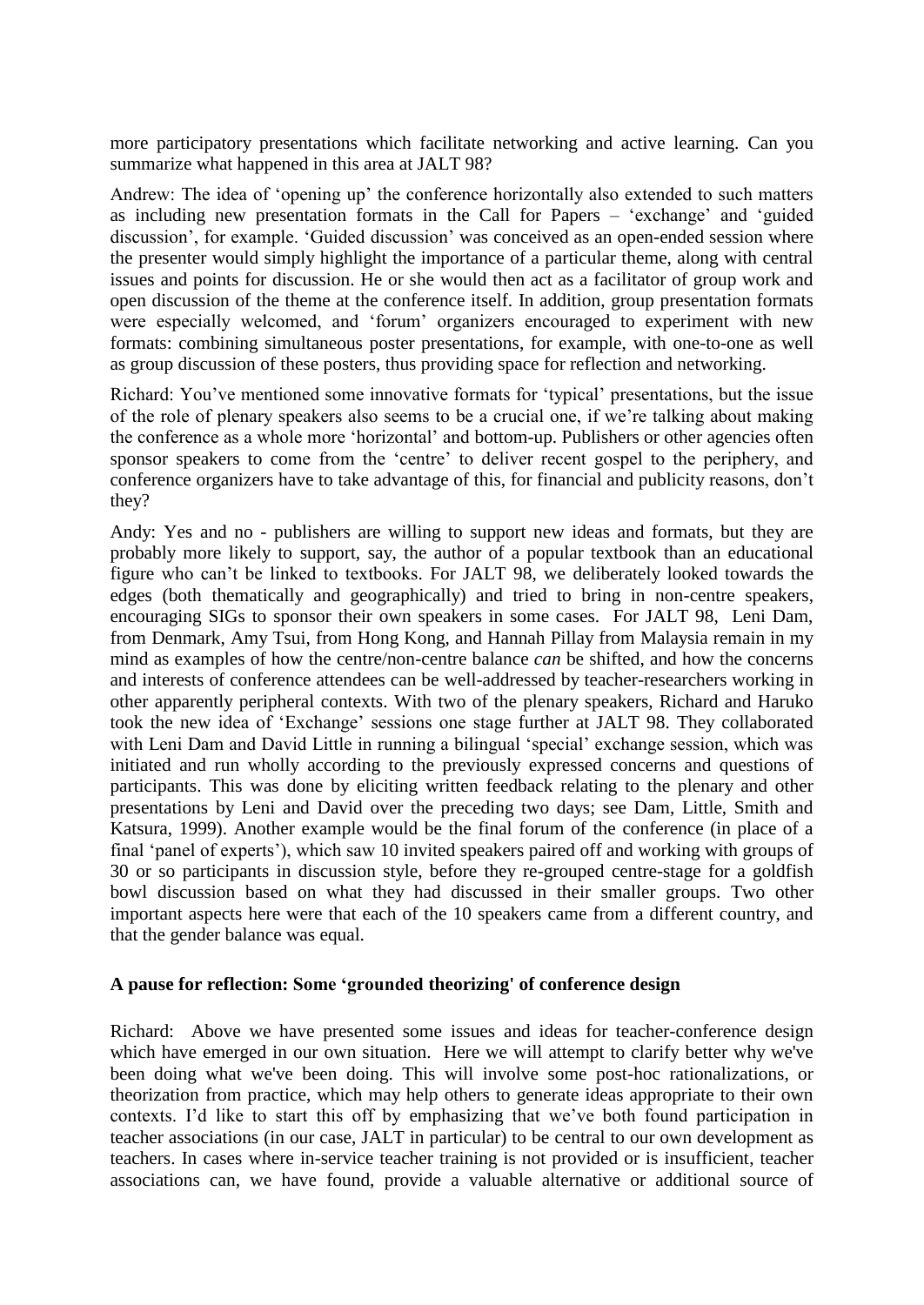support, via workshops, special interest networks, newsletters and conferences. However, the activities of such associations don't seem to have received the theoretical attention they perhaps deserve. It seems legitimate to consider, for example, how the experiential-reflective teacher education paradigm may or may not be effectively incorporated into the activities of teacher associations, for example in the organization of conferences. I'd suggest, in fact, that such conferences are often set up hierarchically, reflecting top-down, 'applied science' or craft ways of conceiving teacher-learning, and not an experiential-reflective paradigm (see Wallace, 1991, pp. 2–17).

Andy: This top-down question is largely structural and may relate as much to the conference size as to the structure of the teacher association itself within its own context. I think if we consider the decision-making process that occurs in the lead-up to larger conferences, we may have another way in to what we're trying to formulate here. My impression is that larger conferences risk alienating conference-goers, forcing them to adopt passive participatory roles simply because so much planning and decision-making must happen beforehand for such an event to be put on. The decision-making structure somehow encourages hierarchical roles and modalities.

Richard: You raise the issue of roles there. Could you explain that a little more?

Andy: I've begun to think that we in fact take on, whether we realize it or not, roles such as being the paying but non-involved consumer conference attendee or the harried conference provider, volunteer, or presenter. And from another perspective, the busy-ness of larger conferences simply reinforces the busy-ness of our lives as teachers, and diminishes further the space or time we need to nurture for reflection.

Richard: At the same time, let's accentuate the positive, from our experience of attempting to develop alternative modes of organization and formats, especially within the SIGs and at JALT 98. I did feel there we managed to create a sense of shared responsibility and space for reflection. Reflecting back in a different language, for example, struck me as a valuable technique from the point of view of slowing down the tempo and enhancing reflection.

Andy: I understand what you're saying. Tell me more about the question of space.

Richard: Perhaps other ways to look at different types of conference are in terms of interaction spaces and sensory modalities. Many conferences predominantly exploit an auditory modality, presenter-centred and delivery-style, with little sense of interaction. Like in an airport, we're channeled from one place to another, to the next 'waiting area' where we silently bear witness to the experience and ideas of the next presenter, yet remain detached and uninvolved in sharing and developing our own explanations. If we accept that our own students not only have needs for interaction but also multiple intelligences and various learning styles, we need to bring those insights into arrangements for teacher-learning at conferences or in workshops. Having said that, what's important may be how different types of interaction, and different modalities can be combined, enriching 'typical' conference formats, rather than getting rid of or over-emphasizing any one, particular approach.

Andy: I'd like to add, too, that what you're saying creates pictures in my mind about creating and sustaining new communities of explanation. We could see a conference as a community rather than an event, a process of explanation and learning rather than a set of presentations delivered to the attendees. We could move our understanding of what a conference is towards a 'space for participants' and away from a 'programme full of presentations'. I'd like to insert a quotation from Donald Freeman here: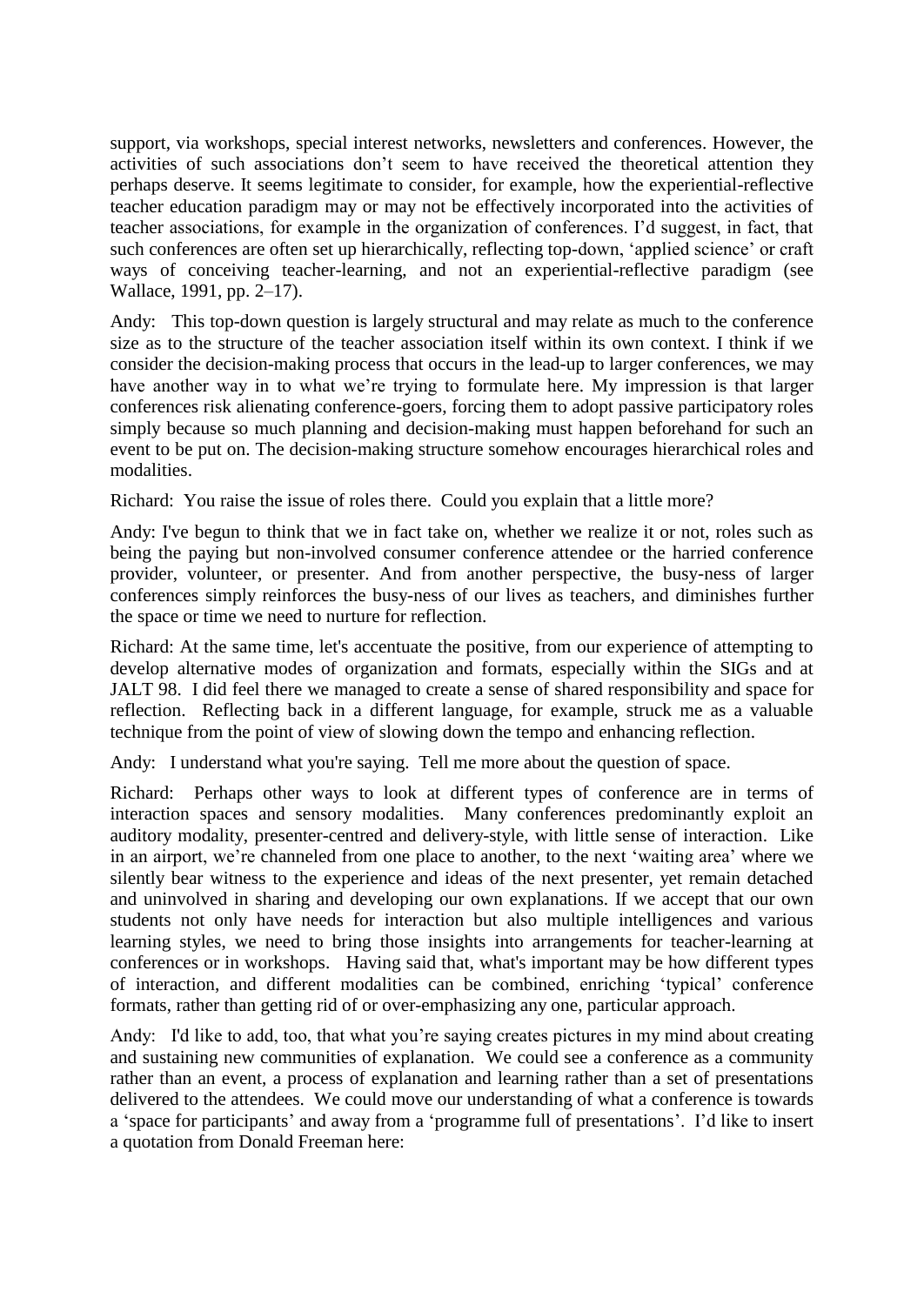In reflective teaching, when teachers interact, they are creating new communities of explanation. . . . These communities often differ from the dominant or prevailing explanations in their work settings . . . [You] need someone to talk to about your work and in that process, you explain your work so that it will make sense to him/her. But this changes the work itself: by putting words on or into it, you are making it different. . . .

My point is that explanation shapes practice; the way you define it shapes what you do about the issue. And likewise new ways of making sense breed new forms of teaching. . . .

Sustaining new forms of explanation is primarily a matter of belonging. You remain connected to [the] group because you are sustained by its explanations… and vice versa. The group makes the explanations work for you. (Freeman, 1997, pp. 64- 65)

In retrospect we seem to have been looking for new forms of explanation for the particular community that our interest in trying to connect teacher development and learner autonomy has led us towards. We've tried, if you like, to engage our understanding in practice by nurturing new conference formats.

Richard: That makes sense to me. And it leads me to try to clarify the first part of the title we've given to this workshop report: teacher-learner autonomy. This relates directly back to our attempts in our respective SIGs to view ourselves as learners, and to consider our own autonomy as teacher-learners in a variety of areas, both for its own sake and as a basis for ongoing and future work with students. I've written about this elsewhere (Smith, forthcoming). Basically, what I've been trying to reflect on is how as teachers we can become more autonomous in our own learning. Teacher-learner autonomy, just like 'student' learner autonomy, can be seen as:

a readiness to take charge of one's own learning in the service of one's needs and purposes. This entails a capacity and willingness to act independently and in cooperation with others, as a socially responsible person. An autonomous learner is an active participant in the social processes of learning, but also an active interpreter of new information in terms of what he/she already and uniquely knows (1989 'Bergen definition', cited in Dam and Little, 1999, p.127)

Andy: In a nutshell, then, what are we trying to formulate here?

Richard: I'd say that in relation to teacher conferences, one thing centrally at issue is: how can we become less dependent on experts, and more dependent on ourselves?

Andy: Right. Change comes from within, in cooperation with other teachers.

Richard: Yes. And in practical terms, this entails the question: how can conference organizers enhance rather than (unintentionally) deny teacher-learner autonomy, providing better opportunities for shared decision-making, collegial sharing of experience, and reflection on experience for participants, presenters and themselves as organizers? In short, how can we begin to replace a top-down 'applied science' model with a 'reflective model' (Wallace 1991) in our attitudes to learning through conferences?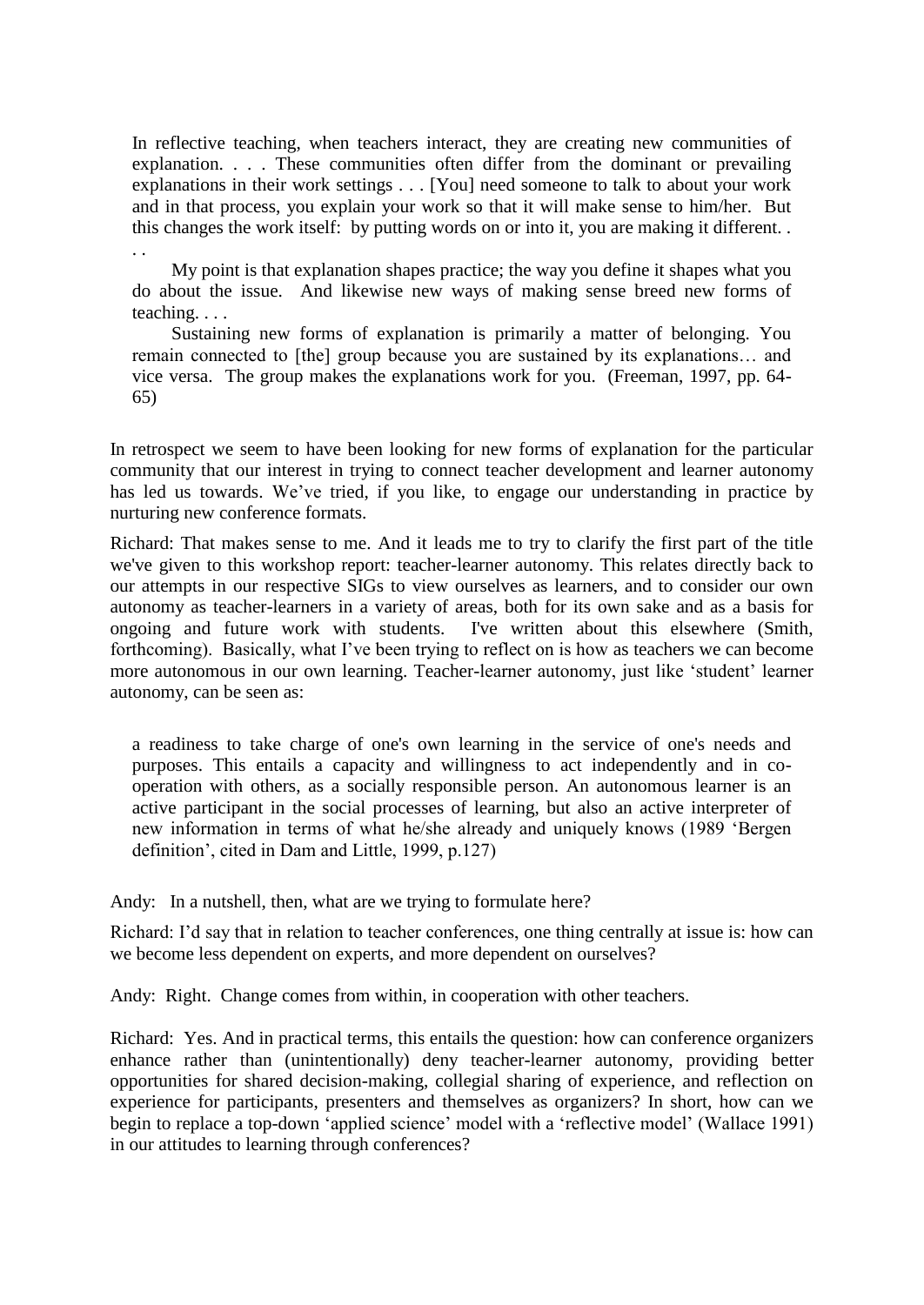#### **Over to you!**

Richard: What we've said so far explains the rationale for the TDTR4 workshop. We didn't go into so much detail there, and we provided most of our own ideas on a handout at the end, but the main message, I think, was made clear at the beginning to workshop participants: our belief that conventional, top-down conference structures might contribute to frustrations and disempowerment among teachers rather than enhancing teacher-learner autonomy, that is, control by teachers over their own development. One reason for arranging the workshop was to see whether this perception might be shared by others in different contexts. I was pleased that workshop participants seemed at least to sympathize with our premises, to see some value in discussing a variety of ways conference design might relate to teacher development, and to share readily their own ideas for innovation.

Andrew: We finish, then, by opening out the discussion with some notes both from the TDTR4 workshop and the overall conference round-up session which followed (where several points were made which seemed relevant to the concerns of this article). We hope that these notes might form the basis for a wider, ongoing discussion.

Richard: The workshop attracted 18 participants from the following countries: Belgium, Brazil, Canada, Ecuador. France, Israel, Japan, Mexico, the Netherlands, Portugal, Switzerland and the UK. Following a brief introduction, five groups, each composed of three to four members brainstormed 'issues' (areas for possible improvement) deriving from their own experiences as conference participants, presenters and/or organizers, and then moved on to plan 'innovative solutions' on this basis. Each group chose a spokesperson to present their ideas in plenary, with the help of overhead transparencies.

First, Eryl Griffiths (speaking also for Jane Clifford, Krista Knopper and Manuela Malhado) mentioned a number of ideas currently being discussed within IATEFL for the improvement of its own annual conference. These include: exploiting e-mail and WWW media before the conference to help intending participants (a) get to know one other; (b) get to know the conference programme; and (c) think about the conference theme in advance. After the conference, e-mail would be used for networking among participants. At the conference itself, new arrangements might include ways of bringing those in similar teaching situations together, ensuring that there is time for discussion following input-style presentations, and encouraging presenters to prepare full handouts to save on note-taking. Eryl also mentioned desires for quick publication of the proceedings (even in somewhat 'rough and ready' form), and for semi-organized structures and sites for socializing after each day's work at the conference. In connection with the top-down nature of conferences, 'super-star swan-ins and swan-outs' were to be discouraged.

Next, Antionete Celani (speaking also for Anne Lattul and Kyoko Nozaki) reported on how her group had considered the issue of alternative formats for conferences in some depth. Some suggestions were quite radical, including replacing individual papers altogether with open discussions on particular themes, and using drama, art and/or dance to introduce 'critical incidents' and to provoke questions and comments. In this group there was also some questioning of the value of having plenary speakers at teacher conferences at all.

Manuel Luna Fuguera (speaking also for Riva Levenchuk, Ann Jonckheer and Susana Pascual Safont ) next described how in his group discussion had focused on how to go about planning a conference. Emphasis was placed on the need to establish and define clearly a central topic,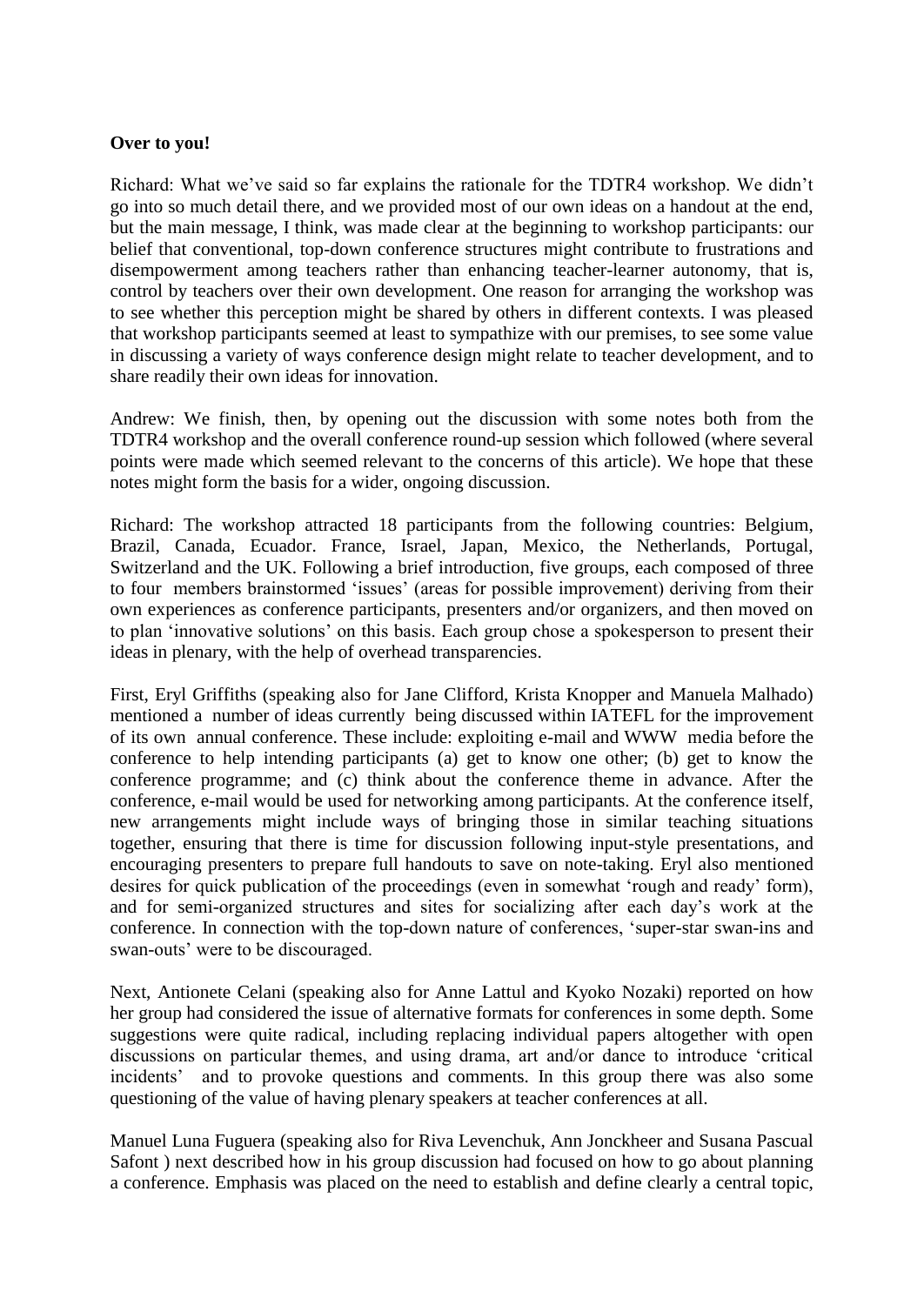from which everything else would proceed. This group also emphasized the social side of things, recommending guided tours, and effective welcome arrangements, while financial and aesthetic aspects were not ignored: conferences should be held in attractive, comfortable, accessible locations at an affordable price.

Taking up the theme of financial burdens, Maria Alfredo Moreira (speaking also for Janet Atlan, Susan Barduhn and Julian Edge) suggested that part of conference fees be used to fund participants who would not be able to attend otherwise. Taking the theme of mutual support and mentoring a stage further, this group also suggested that inexperienced presenters could receive support in the preparation of talks and workshops from conference organizers or special interest groups. This group, then, identified the issue of access to and equality of participation within conferences as a serious one, having earlier been overheard also to be discussing issues of bilingualism and native speaker (of English) domination of discussions and presentation slots.

Finally, Wouter Van Damme (speaking also for Marleen van Balen and Terry Loughrey) suggested some further improvements. Several of these related to a perceived need to enhance opportunities for networking among conference participants. Questions of time arose here – time for discussion both during and between presentations – and a strong recommendation was made for sufficient opportunitities to be provided for participants to get to know one another at the beginning of conferences. Another suggestion in this area was to attempt to gather and publish in advance short biographical statements from all participants (not only presenters), while a final recommendation was that workshops could be arranged specifically on good practice in presenting, to help teachers gain confidence to submit proposals for future conferences themselves.

We end this section with some comments noted down during the panel session which ended the TDTR4 conference as a whole. These seem, from another perspective, to confirm the importance of the theme of conference design which we have been addressing here.

Julian Edge: We're not short of conferences where technical aspects are covered in a topdown manner. Practitioners should remain the focus of TDTR conferences.

Lily Orland: Yes, it's time to look at other fields where practitioners are at the centre.

Julian Edge: There are two discourses evident at this conference: those of research into teachers, and teacher development (a counter discourse). Supporting the latter discourse is important, at conference level.

Brenda Hopper: [In a conference like this], could we build in structured opportunities for sharing of reflections? . . . How can we create space? How can we use a conference like this to model support for reflection and sharing of power?

#### **Conclusion**: **Workable ideas for the future**

We're glad to have had the opportunity to present our ideas at TDTR4. We realized that we and our colleagues in Japan are not alone in our desire seriously to consider issues of appropriate conference and workshop design. In fact, we would like to propose that, whereas in the past many good ideas relating to the organization of teacher-conferences may have been left unrecorded, in the future it might be possible to gather and share some of the best ideas of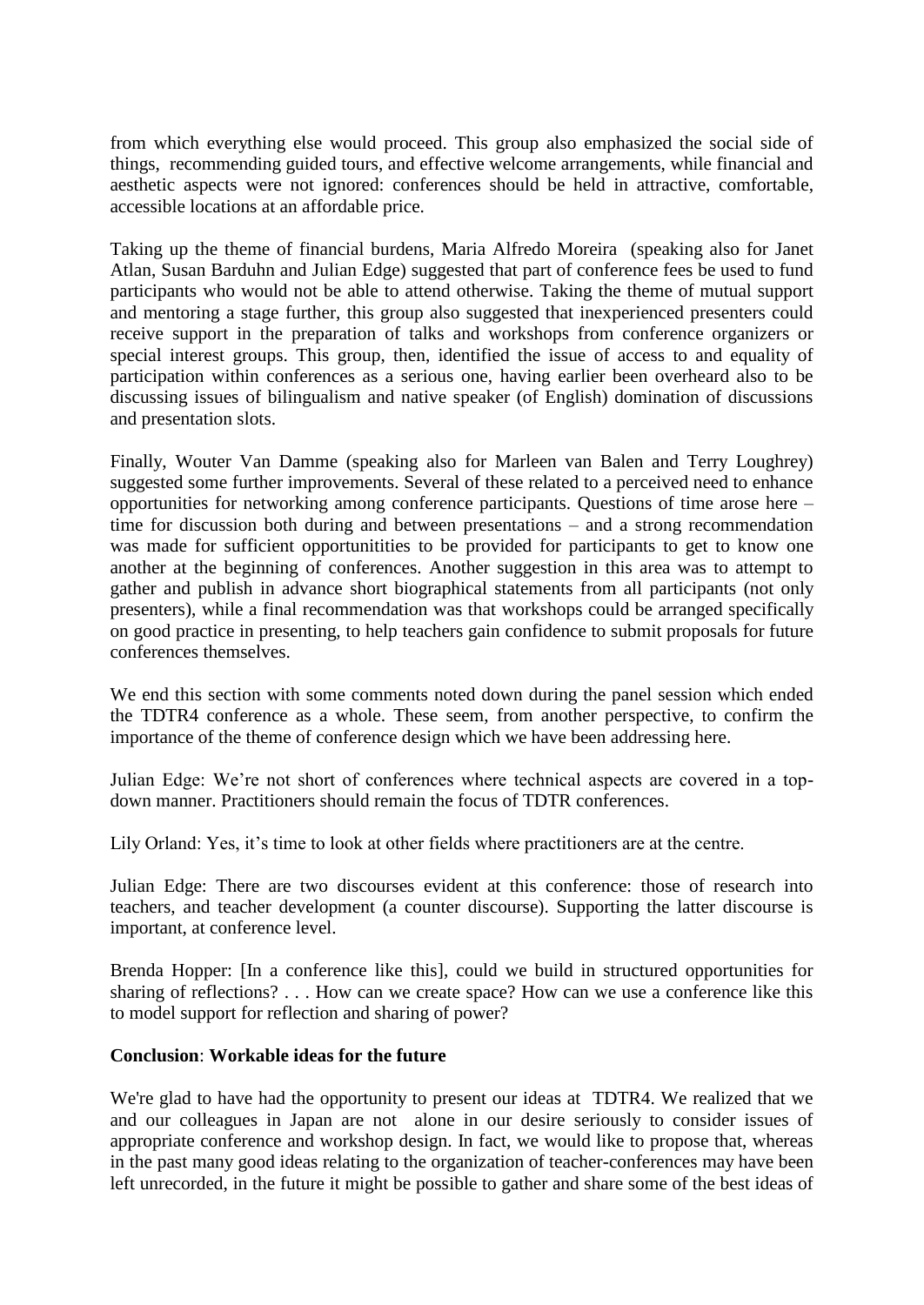TDTR4 participants and (other) Teacher Development SIG members active in or interested in conference and/or workshop design. For this purpose, we simply sign off, with our e-mail addresses, in the hope that you might wish to contact us with your own responses and ideas, which we would then try to help disseminate further:

Andy : <andyb@sakura.cc.tsukuba.ac.jp> Richard: <richard@srv0.apl.ed.ac.uk>

#### **Acknowledgements and apologies**

We'd like to add that by voicing some problems above and describing solutions we adopted and which others have suggested, we by no means wish to denigrate conference organizers, past or present, who devote endless hours of their time for such volunteer work. Nor do we wish to claim that the solutions we attempted were by any means ideal or solely invented by us.

Finally, our apologies to TDTR4 participants whom we were unable to contact if they feel we have 'put words into their mouths' in the above report.

### **References**

- Aoki, N., Barfield, A., McMahill, C. & Smith, R.C. (1996). 'A multi-perspective genealogy' [of the 'Teacher/Learner Development Action Workshops held at Meiji University on May 18th 1996]. *Learning Learning* [Newsletter of JALT Learner Development SIG], *3(2)*, pp.6–7.
- Dam, L. & Little, D. (1999). 'Autonomy in foreign language learning: from classroom practice to generalizable theory'. In Barfield, A., Betts, R., Cunningham, J., Dunn, N. Katsura, K., Kobayashi, K., Padden, N., Parry, N. and Watanabe, M. (Eds.). *On JALT 98: Focus on the Classroom: Interpretations* (pp. 127-136). Tokyo: JALT.
- Dam, L, Little, D., Smith, R.C. & Katsura, H. (1999). 'Learner autonomy in Japanese classrooms: An exchange of views'. In Barfield, A., Betts, R., Cunningham, J., Dunn, N. Katsura, K., Kobayashi, K., Padden, N., Parry, N. and Watanabe, M. (Eds.), *On JALT 98: Focus on the Classroom: Interpretations* (pp. 42-46). Tokyo: JALT.
- Freeman, D. (1997). An interview with Dr Donald Freeman. In Barfield, A.W. (Ed.), *Teacher Education in Japan: Options and opportunities* (pp. 61-71). JALT Teacher Education N-SIG: Stonehaven Press.
- Smith, R.C. (forthcoming). 'Starting with ourselves: teacher-learner autonomy in language learning'. In Sinclair, B., Lamb, T. & McGrath, I. (Eds.). *Learner Autonomy, Teacher Autonomy: New Directions*. London: Addison Wesley Longman.
- Wallace, M. (1991). *Training Foreign Language Teachers: A Reflective Approach*. Cambridge: Cambridge University Press.